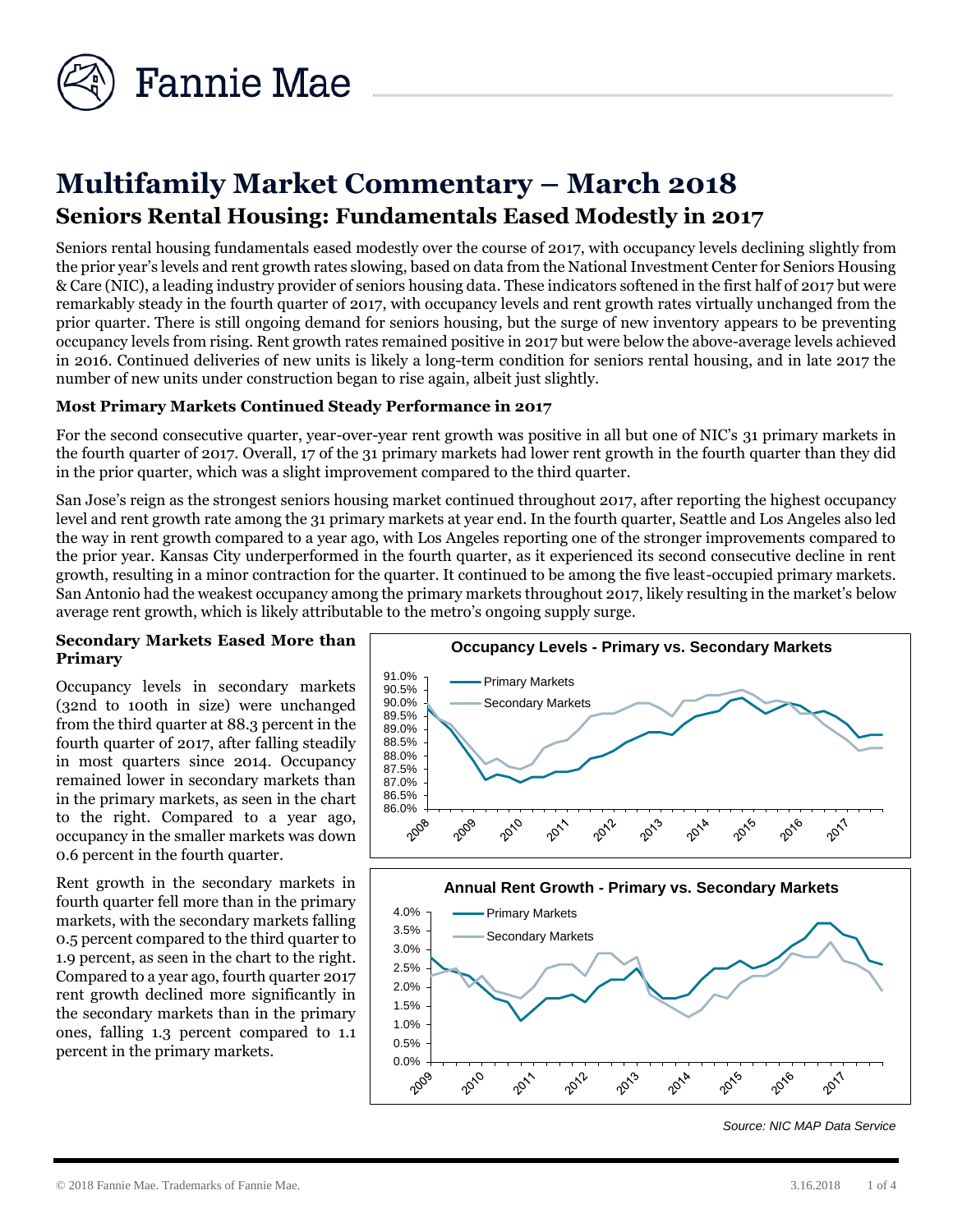

### **Steady Rent and Occupancy in Second Half of 2017**

After declining in late 2016 through mid-2017, occupancy for seniors rental housing properties was unchanged in the fourth quarter of 2017 at 88.8 percent, but remained 0.7 percent down from the prior year, as seen in the chart below. Majority Independent Living (IL) was unchanged from the prior quarter at 90.6 percent, but down 0.5 percent from a year ago. Majority Assisted Living (AL) occupancy was also unchanged from the prior quarter at 86.5 percent, a 1.0 percent decrease from the fourth quarter of 2016.



*Source: NIC MAP Data Service*

Rent growth for seniors housing was down slightly in the fourth quarter of 2017, declining to 2.6 percent, 0.1 percent below the prior quarter and 1.1 percent below year-ago levels, as seen in the chart below. The underlying trends for IL and AL diverged slightly: Majority IL rent growth was unchanged at 2.4 percent for the fourth quarter of 2017, while Majority AL rent growth slowed more measurably, declining 0.4 percent to 2.7 percent.



*Source: NIC MAP Data Service*

Total seniors rental housing absorption in the fourth quarter of 2017 was 4,589 units, the third-highest level on record, as seen in the chart below. Results for the underlying segments were similar during the quarter: Majority IL absorption was up 12.0 percent compared to the third quarter, and Majority AL absorption was up just 4.0 percent, although fourth quarter 2017 was the third-highest AL absorption level on record.



*Source: NIC MAP Data Service*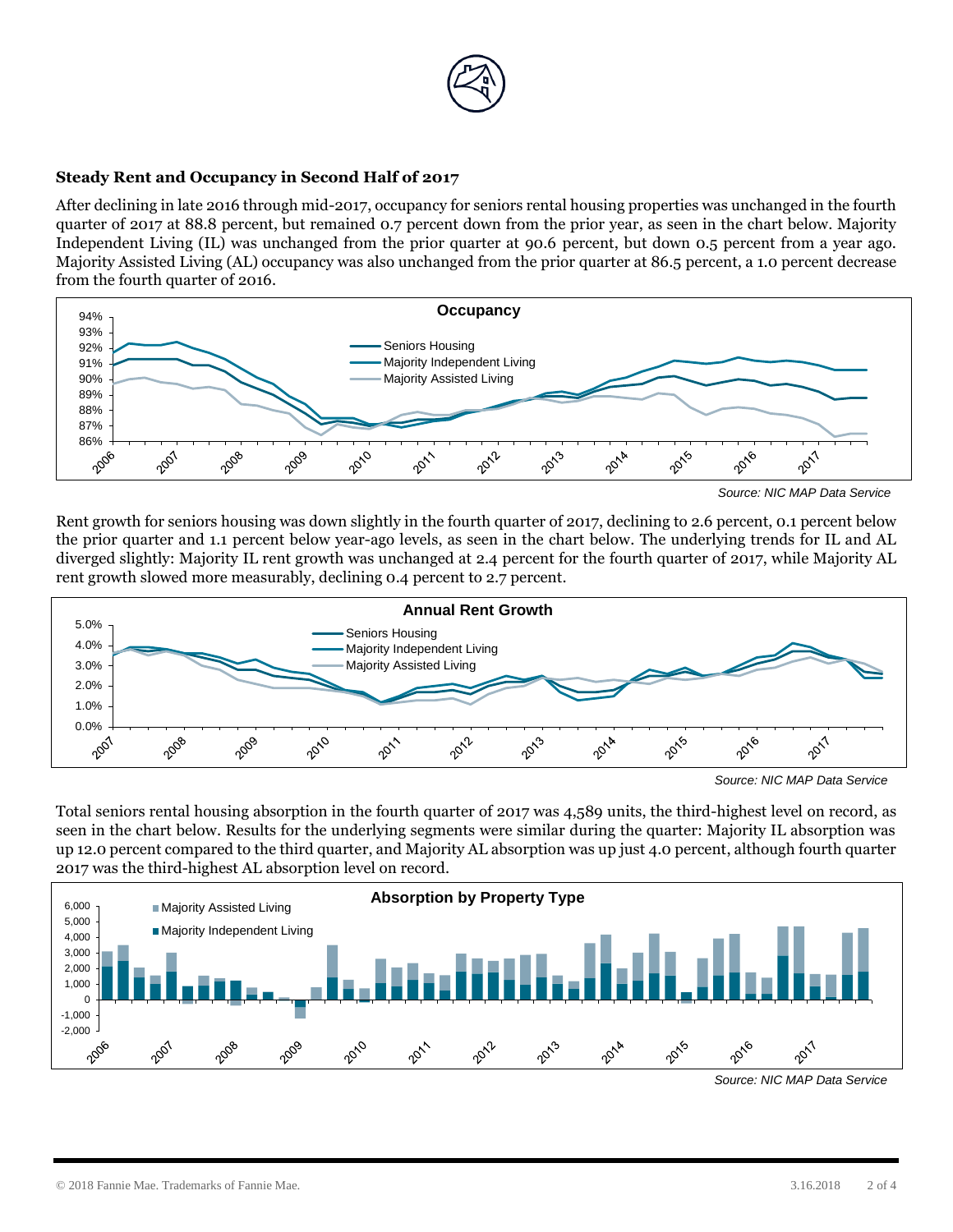

#### **Construction Activity Level Steadied**

After decreasing earlier in 2017, the number of seniors rental housing units under construction rose slightly in the fourth quarter of 2017 to 39,354 units, the secondhighest level on record, as seen in the chart to the right. The number of units under construction was up just 0.3 percent from a year ago. Compared to the fourth quarter of 2016, the number of AL units under construction was down 0.9 percent in the fourth quarter of 2017, while the number of IL units under construction was up 2.1 percent.

The number of units added to inventory in the fourth quarter declined to 5,127, up 17.2 percent from a quarter ago but down 16.7 percent from the fourth quarter of 2016.

#### **Sales Fell in Fourth Quarter**

Total seniors rental housing sales volume in the fourth quarter of 2017 was down 70 percent from the third quarter to \$1.1 billion, but annual volume 0f \$9.9 billion for 2017 was up 31 percent from 2016, as seen in the chart to the right. Fourth quarter's sales involved 72 properties, the fewest since the first quarter of 2010. NIC attributed the slow sales to hesitation by investors waiting for resolution of tax reform. Cap rates fell from the prior quarter to 6.5 percent in the fourth quarter, down modestly from (the revised) 6.8 percent in the third quarter.

#### **Industry Outlook Remains Positive in 2018**



*Source: NIC MAP Data Service*



*Source: NIC MAP Data Service*

Seniors rental housing market conditions remained generally stable in 2017. The continued delivery of new units into the market was once again met with steady demand, though these new units were likely the cause of the minor easing of rent growth later in the year. Rent growth in 2017 slowed from the rapid growth in 2016; the slowdown was difficult to avoid after so many quarters of remarkably strong performance. Over the next year, inventory growth is expected to outweigh absorption, resulting in modest easing of occupancy levels, particularly for Majority AL units. However, the solid performance of absorption levels indicates steady underlying demand, with the potential for rent growth to stay positive. The overarching caveat for this sector remains economic conditions. As long as there is a generally healthy economy coupled with a stable single-family housing sales market, seniors housing demand is expected to remain steady over the near term.

It is important to note that the seniors rental housing sector is expected to experience robust levels of new supply for the foreseeable future to meet the needs of the nation's expanding older population. The solid performance since 2012 has shown that rent growth can be attained even when new supply results in rising levels of inventory and softening occupancies. Supply growth may prevent further occupancy tightening in the long term, but continued positive rent growth appears to be sustainable as long as the national economy remains stable.